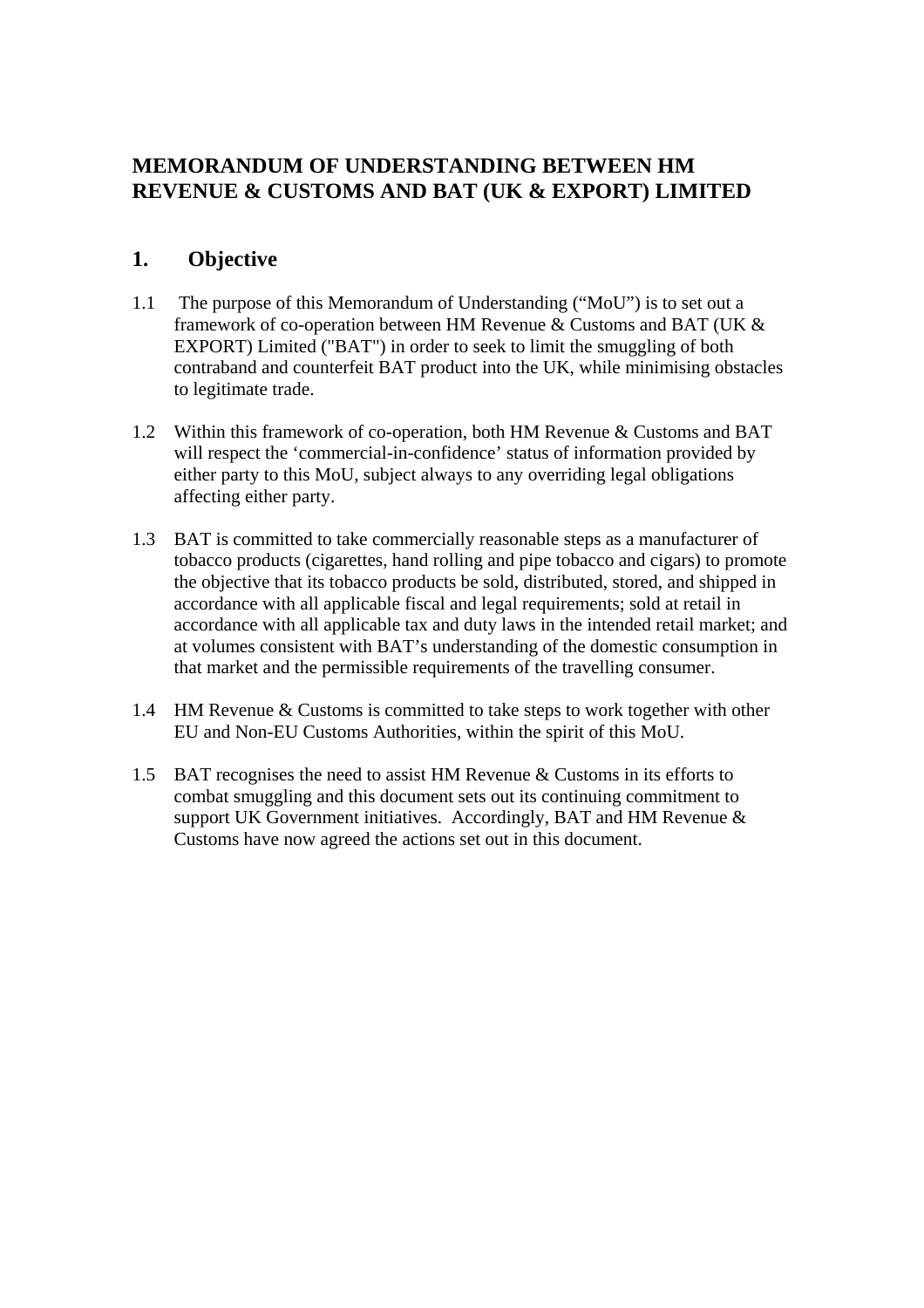# **2. BAT INTERNATIONAL SALES AND DISTRIBUTION OF TOBACCO PRODUCTS:**

### **International Sales**

- 2.1 BAT will ensure that its products carry the health warning and other required markings of the destination market and are sold to approved customers in accordance with BAT's Tobacco Product Supply Policy (attached as Annex A - "British American Tobacco, Standards of Business Conduct (July 2005)") in such a mix of brands and in such quantities as are consistent with BAT's understanding of the domestic consumption in that market and the permissible requirements of the travelling consumer.
- 2.2 BAT will provide HM Revenue & Customs with source-market specific sales data on request for UK-Sensitive brands (defined as those brand variants which have a significant presence in the UK illicit market) and information about codings and other pack markings relating to such supplies, and will share with HM Revenue & Customs at least on an annual basis its understanding of domestic and legitimate cross-border consumption for each such tobacco product and brand in the intended destination market of its international sales.
- 2.3 BAT will keep under review its existing supply policy and procedures to ensure that controls, embedded in the Company's systems, remain appropriate and reflect best practice in this area.

#### **International Markets**

- 2.4 BAT will consult with HM Revenue & Customs to identify and analyse smuggling risks before entering UK-Sensitive brands into new markets or, in respect of UK-Sensitive brands in existing markets, significantly increasing volumes sold or selling to new market distributors.
- 2.5 BAT will facilitate visits by HM Revenue  $&$  Customs, if required, to its international markets where UK-Sensitive brands are sold, in order to assist HM Revenue & Customs develop a better knowledge and understanding of these overseas markets.

### **International Distribution**

- 2.6 Where HM Revenue & Customs have concerns about BAT brands entering the UK from a specific market, BAT will provide, on request, source-market specific data relating to current approved market distributors, proposed new market distributors and any discontinued market distributors for those brands.
- 2.7 BAT will make all reasonable efforts to ensure that all its customers are similarly committed, through adoption of BAT's Tobacco Product Supply Policy, to taking action to prevent product being diverted by smugglers.
- 2.8 BAT will, where there is a reasonable prospect of success, take action against suspected trademark infringements under Article 5 of Council Directive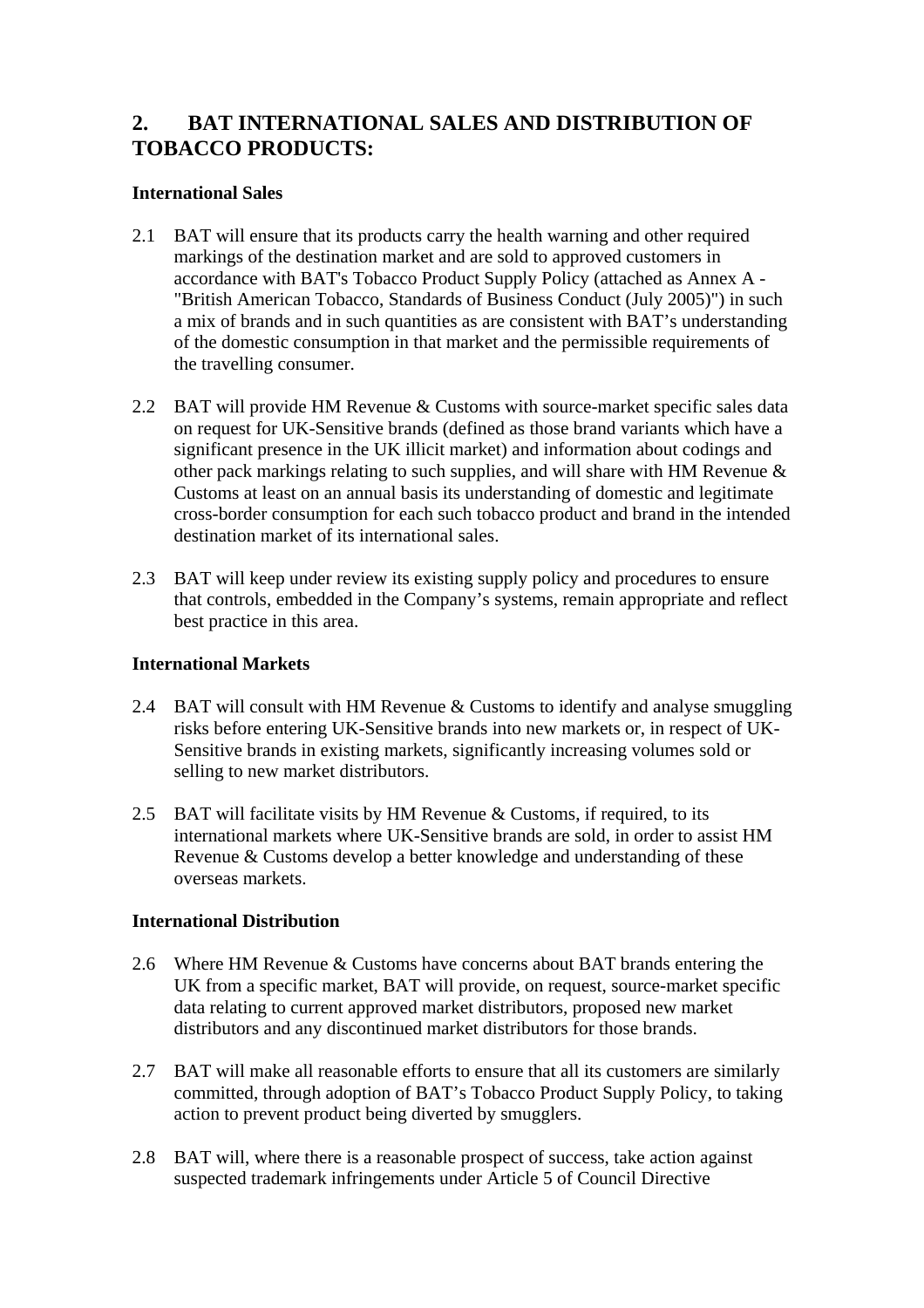89/104/EEC. Where HM Revenue and Customs receives a request for assistance with such action from BAT, HM Revenue and Customs will provide all reasonable assistance.

2.9 BAT will support all reasonable ways in which the industry, and BAT in particular, can join with HM Revenue & Customs to maximise supply chain controls, disincentives and sanctions against those retailing EU duty paid tobacco products in quantities that are not consistent with BAT's understanding of the domestic consumption in that market or the permissible requirements of the travelling consumer.

# **3. Anti-Smuggling Measures**

### **General Assistance**

- 3.1 In order to address the smuggling of both contraband and counterfeit product, BAT will provide reasonable assistance to HM Revenue & Customs in its efforts to identify all smuggled product, and track down the smugglers with the overall objective of reducing further or eliminating this unlawful trade.
- 3.2 BAT will advise HM Revenue & Customs of all suspected sources of counterfeit product (including manufacturing sites and supply chains) wherever it may occur, that may be destined for or seized in the UK, based on specific intelligence and trend analysis.
- 3.3 Where BAT gathers data in the course of investigations into specific smuggling operations, this shall be shared with HM Revenue & Customs at the earliest opportunity, to ensure that HM Revenue & Customs have the greatest chance of successfully progressing the investigation and securing successful prosecutions.

## **Technology**

3.4 BAT will actively contribute to the Technology Joint Working Group (comprising representatives of HM Revenue & Customs; those manufacturers party to MoUs; and the Tobacco Manufacturers Association) to identify and assess technologies that would enable HM Revenue & Customs to detect material quantities of genuine tobacco products either smuggled into or being transported within the UK, and advise on how and when any new technology should be implemented.

## **4. Seizures**

4.1 For material seizures of tobacco products bearing BAT Trademarks by HM Revenue & Customs or other Customs Authorities, in circumstances where it is identified as destined to be smuggled into the UK without payment of UK duty, BAT and HM Revenue & Customs will apply the procedures set out in this clause. Seizures will be considered material if they are of at least 100,000 cigarettes or 50 kg of hand-rolling tobacco.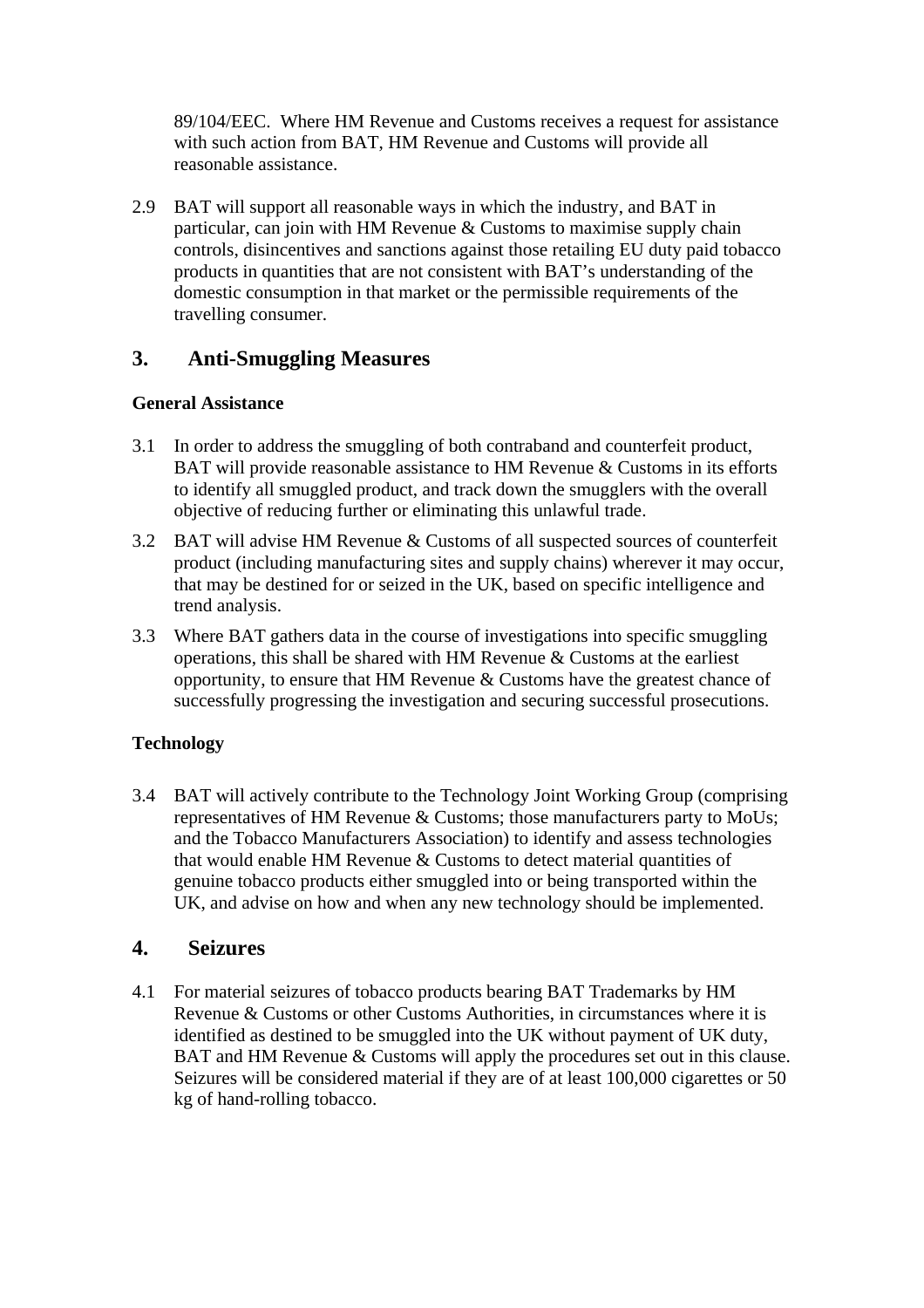#### 4.2 HM Revenue & Customs will:

4.2.1 notify BAT within 15 UK working days of any material seizures it may make of tobacco products bearing BAT trademarks (including the date, location, size and brand composition thereof) that have or may have been smuggled into the UK market for re-sale.

4.2.2 allow BAT access to inspect the seized product within 15 UK working days of notification of seizure, and to select random samples of the seized product for examination. HM Revenue & Customs may also select samples which BAT must examine for tracking and tracing. Where the seizure has been made by another Customs Authority, HM Revenue & Customs will use best endeavours to secure the same facilities.

4.2.3 after inspection and sampling (for tracking and tracing and evidential purposes) has taken place, destroy all seized tobacco products. Where the seizure has been made by another Customs Authority, HM Revenue & Customs will use best endeavours to ensure that seized products are similarly destroyed and not placed onto the market.

4.3 BAT will provide HM Revenue & Customs with accurate and comprehensive responses to tracking and tracing requests and provide within 20 working days following the receipt of samples of these packs a written response stating whether the seized tobacco products are genuine or counterfeit. In the case of genuine BAT tobacco products the following information will be provided:

(i) the place of manufacture of the seized product;

(ii) the date of manufacture of the seized product;

(iii) the country of intended destination for the seized product;

(iv) any intervening warehousing and shipping used by BAT when exporting the seized tobacco product from their country of manufacture to their intended destination country;

(v) the identity of the First Purchaser outside of the company, of the seized product, and related payment records. Where regular seizures are made where it is not possible to identify the First Purchaser outside of the company, BAT and HM Revenue & Customs will jointly identify alternative measures in order to identify the point of supply chain weakness; (vi) the identity of any known Subsequent Purchaser of the seized product; and

(vii) information about codings and other pack markings.

- 4.4 HM Revenue & Customs will make BAT aware of any concerns about specific traders**,** or destination markets from which significant volumes of manufactured tobacco products are seized being smuggled into the UK. Significant in this sense may refer, amongst other things, either to the volume of seizures or the proportion of seized product in relation to the total volume supplied to a particular market.
- 4.5 BAT will consider with HM Revenue & Customs the appropriate actions to be taken if significant volumes of BAT tobacco products for any market, are smuggled into the UK.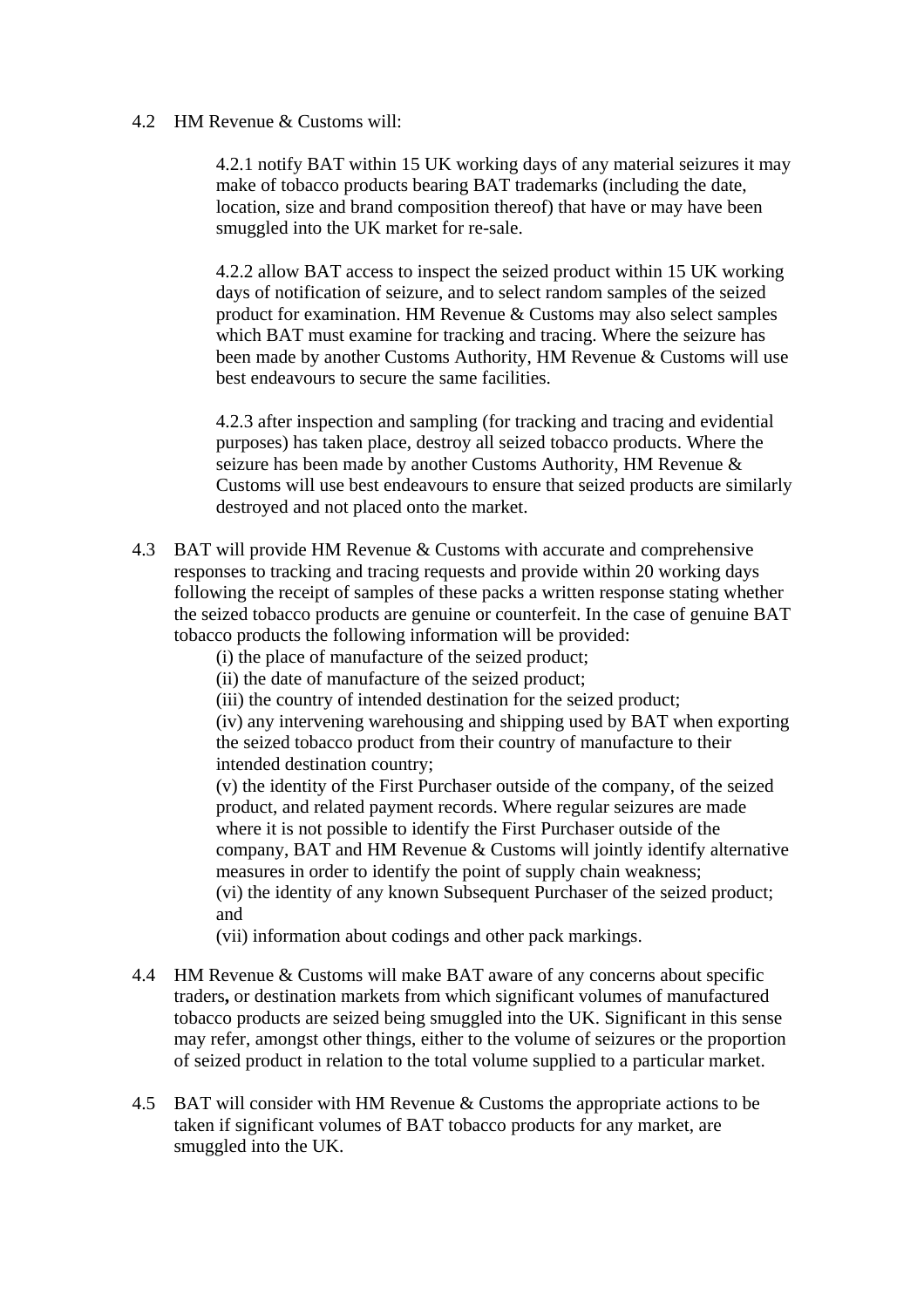4.6 If the evidence indicates that product has been smuggled, or (if seized prior to entry into the UK) was intended to be smuggled, into the UK in commercial quantities for re-sale and BAT concludes that the first customer cannot demonstrate sufficient effective control of its products to prevent repetition, then BAT will take steps to restrict supply including if necessary de-listing and refusing further supplies to that customer.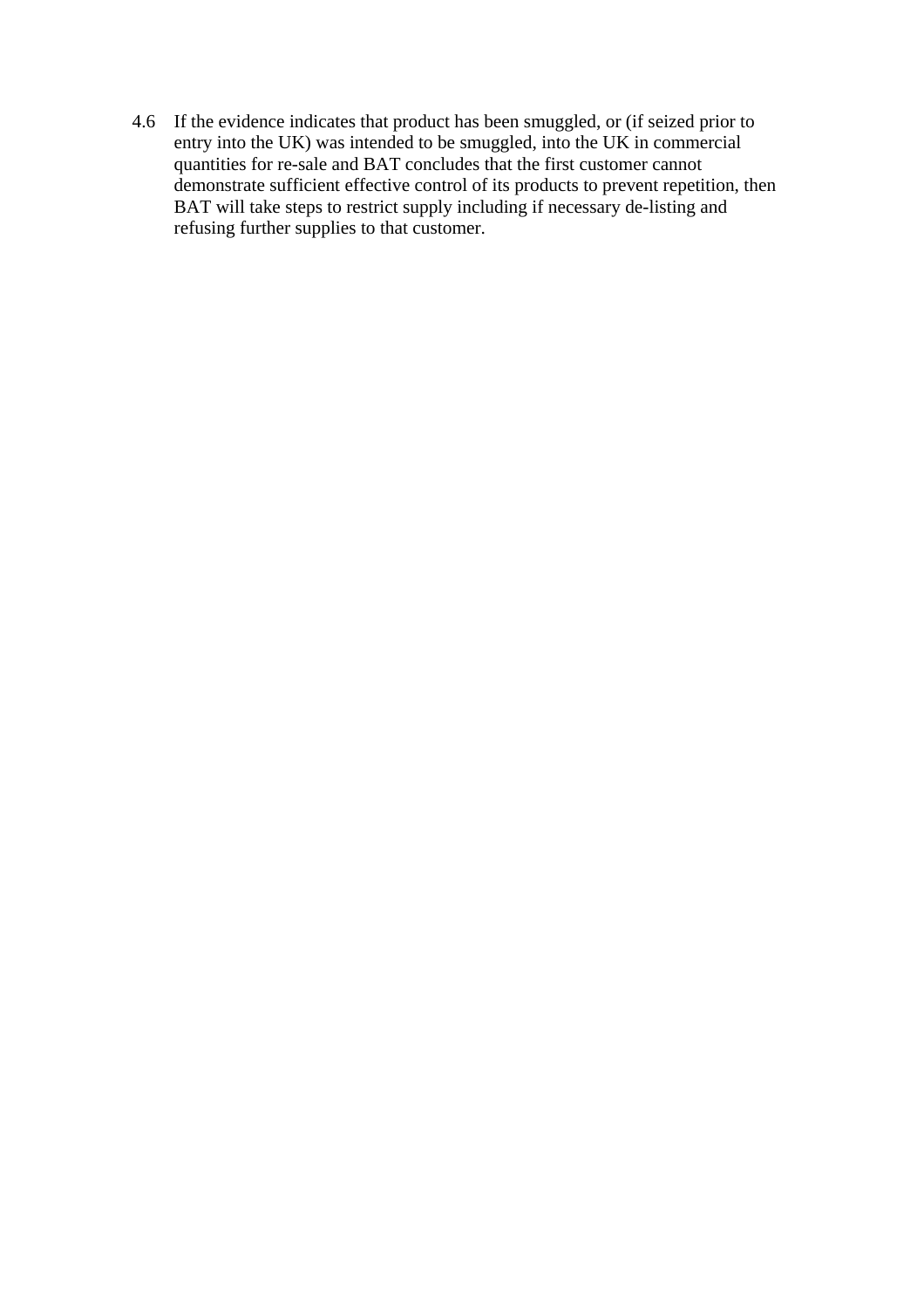# **5 Counterfeit Product**

## **Manufacture and Supply of Counterfeit Tobacco Products**

- 5.1 BAT will:
	- 5.1.1 Establish effective internal controls needed to ensure that none of its materials and equipment, used in the manufacturing of tobacco products, are sold or diverted to manufacturers of illicit tobacco product.
	- 5.1.2 Report any significant losses of machinery and materials to HM Revenue & Customs. Machinery and materials include as a minimum:
		- (i) Cigarette production machinery
		- (ii) Cigarette and HRT packing machinery
		- (iii) Cigarette paper
		- (iv) Tipping paper
		- (v) Filter tips
		- (vi) Packaging
		- (vii) Raw and processed tobacco product
- 5.2 Where HM Revenue & Customs identifies a UK counterfeit production facility manufacturing counterfeit BAT product it will allow, within 10 UK working days of its closure by HM Revenue & Customs, BAT access to inspect the facility (including all machinery and materials therein), operational requirements permitting. Where a counterfeit production facility manufacturing counterfeit BAT product is identified overseas, HM Revenue & Customs will wherever possible secure access for BAT.
- 5.3 Following inspection of a counterfeit production facility, BAT will provide HM Revenue & Customs within 20 working days a written report providing its assessment of the source of any machinery and materials identified and the potential production capacity of the facility.

### **Smuggling of Counterfeit Tobacco Products**

- 5.4 BAT will advise HM Revenue & Customs based on specific intelligence and trend analysis of how, and from where, counterfeit products are being supplied into the European Union and other markets, on the assumption that those products may be diverted from those markets to the UK.
- 5.5 If BAT suspects that goods within Europe may infringe its intellectual property rights (IPR), it shall apply to the relevant customs authorities for action to be taken pursuant to Article 5 of Council Regulation 1383/2003.
- 5.6 HM Revenue & Customs will work and share information with BAT (subject to the provisions of the Revenue and Customs Act 2005, Section 18) to identify,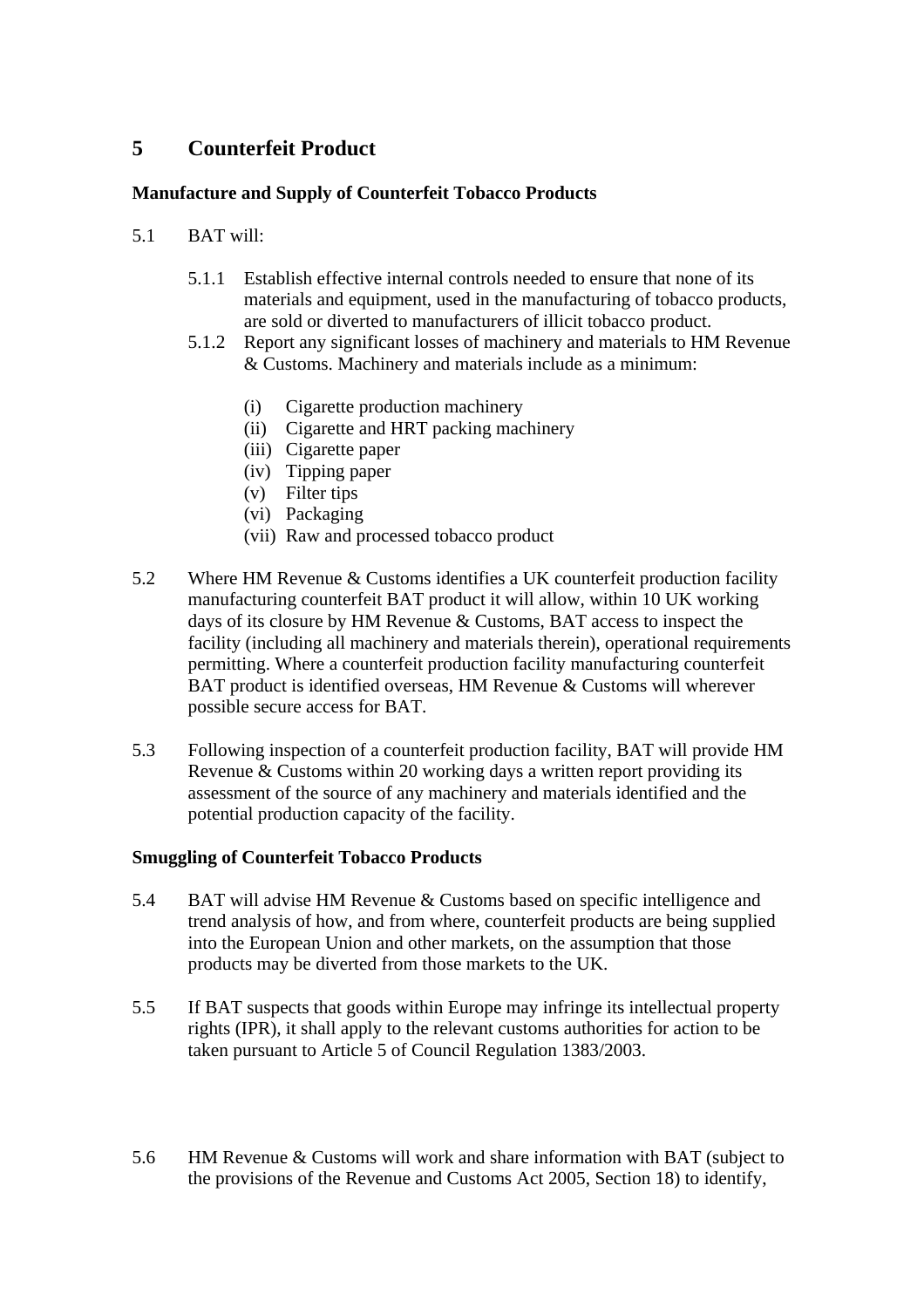trace, deter and prevent trade in counterfeit product and where appropriate, provide information, advice and support to assist BAT's investigations into the up-stream activity of the counterfeit trade.

5.7 Further to the procedures agreed under Sections 4.2 and 4.3, in the case of seizures of counterfeit versions of their tobacco products BAT will provide the following information wherever possible:

(i) the type of machinery used to manufacture the seized product (with details of any distinguishing characteristics such as markings) (ii) information about codings and other pack markings; (iii) information about the paper, tips, packaging and tobacco used in the manufacture of the seized product; (iv) the place of manufacture of the seized product; (v) a description of the variant of the counterfeit BAT seized tobacco product and links to any previous seizures

5.8 BAT will provide all reasonable assistance to HM Revenue & Customs concerning BAT brands, to identify any suspected counterfeit tobacco products of which the identity of the manufacturer is not easily recognisable.

### **Sale of Counterfeit Tobacco Products**

- 5.9 BAT will advise HM Revenue & Customs of all complaints received concerning counterfeit tobacco products purchased at UK retail outlets, as well as any additional relevant information that may assist with enquiries.
- 5.10 In respect of the UK retail trade BAT will continue to support HM Revenue  $\&$ Customs in raising the awareness of the growth in smuggled counterfeit cigarettes and provide publicity material to this effect to the UK retail trade.
- 5.11 In order to assist HM Revenue & Customs to differentiate between counterfeit and genuine BAT tobacco products and to prevent sale of counterfeit tobacco products in the UK retail sector, BAT will actively contribute to the Anti-Counterfeit Joint Working Group (comprising representatives of HM Revenue & Customs; those manufacturers party to MoUs; and the Tobacco Manufacturers Association), to identify and advise on technologically and commercially viable options for the secure covert marking of tobacco products intended for sale in the UK.